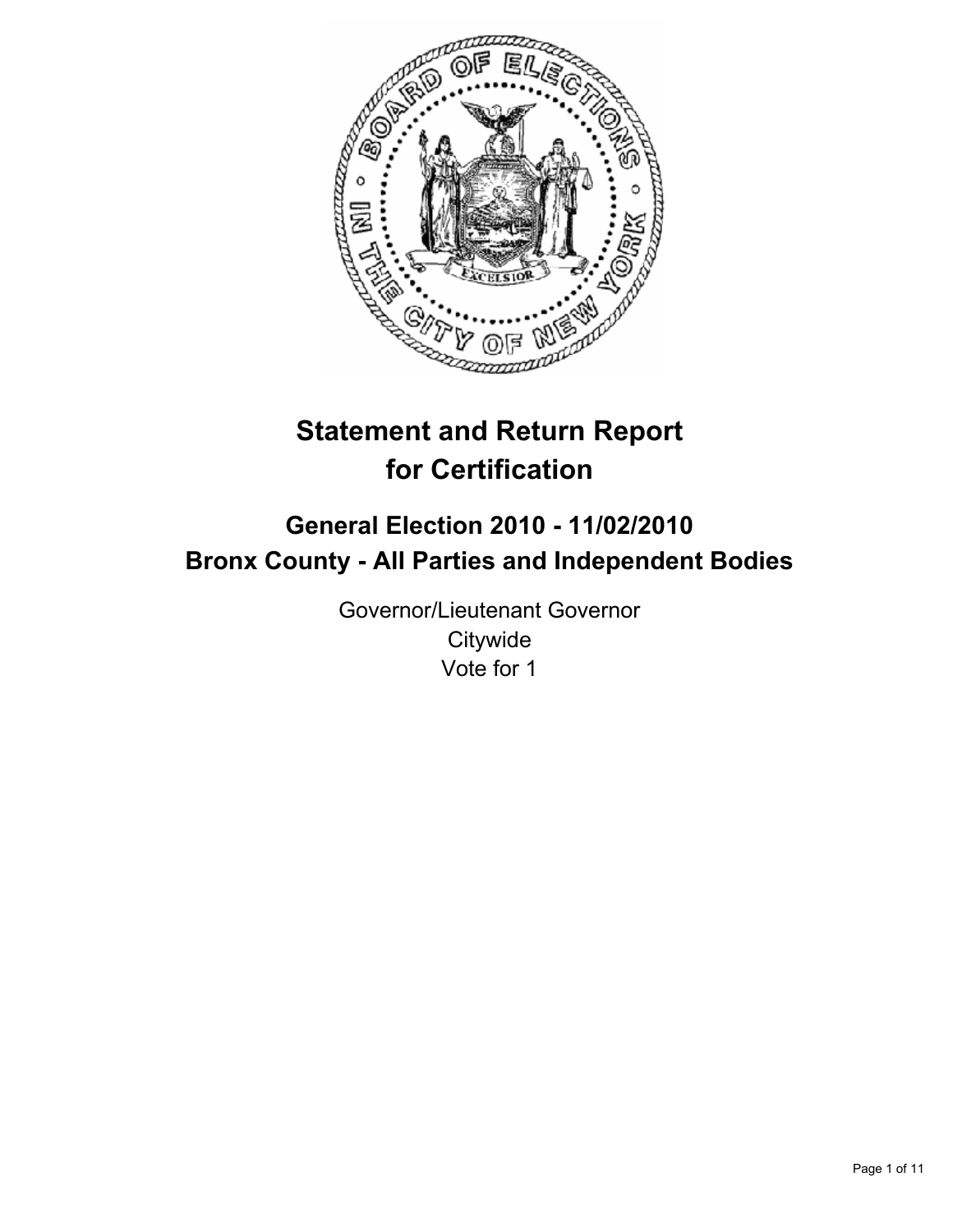

| <b>PUBLIC COUNTER</b>                                | 16,392 |
|------------------------------------------------------|--------|
| <b>EMERGENCY</b>                                     | 0      |
| ABSENTEE/MILITARY                                    | 183    |
| <b>AFFIDAVIT</b>                                     | 437    |
| <b>Total Ballots</b>                                 | 17,039 |
| ANDREW M CUOMO / ROBERT J DUFFY (DEMOCRATIC)         | 14,173 |
| CARL P PALADINO / GREGORY J EDWARDS (REPUBLICAN)     | 882    |
| ANDREW M CUOMO / ROBERT J DUFFY (INDEPENDENCE)       | 255    |
| CARL P PALADINO / GREGORY J EDWARDS (CONSERVATIVE)   | 133    |
| ANDREW M CUOMO / ROBERT J DUFFY (WORKING FAMILIES)   | 559    |
| HOWIE HAWKINS / GLORIA MATTERA (GREEN)               | 52     |
| JIMMY MCMILLAN (RENT IS 2 DAMN HIGH)                 | 134    |
| WARREN REDLICH / ALDEN LINK (LIBERTARIAN)            | 26     |
| KRISTIN M DAVIS / TANYA GENDELMAN (ANTI-PROHIBITION) | 26     |
| CHARLES BARRON / EVA M DOYLE (FREEDOM)               | 292    |
| CARL P PALADINO / GREGORY J EDWARDS (TAXPAYERS)      | 13     |
| <b>BIG BIRD (WRITE-IN)</b>                           | 1      |
| BONNIE MARIE POINTER (WRITE-IN)                      | 1      |
| EDITH CERONE (WRITE-IN)                              | 1      |
| FERNANDO FERRER AND ADOLFO CARRION JR (WRITE-IN)     | 1      |
| NO NAME (WRITE-IN)                                   | 1      |
| VOID (WRITE-IN)                                      | 1      |
| <b>Total Votes</b>                                   | 16,551 |
| Unrecorded                                           | 488    |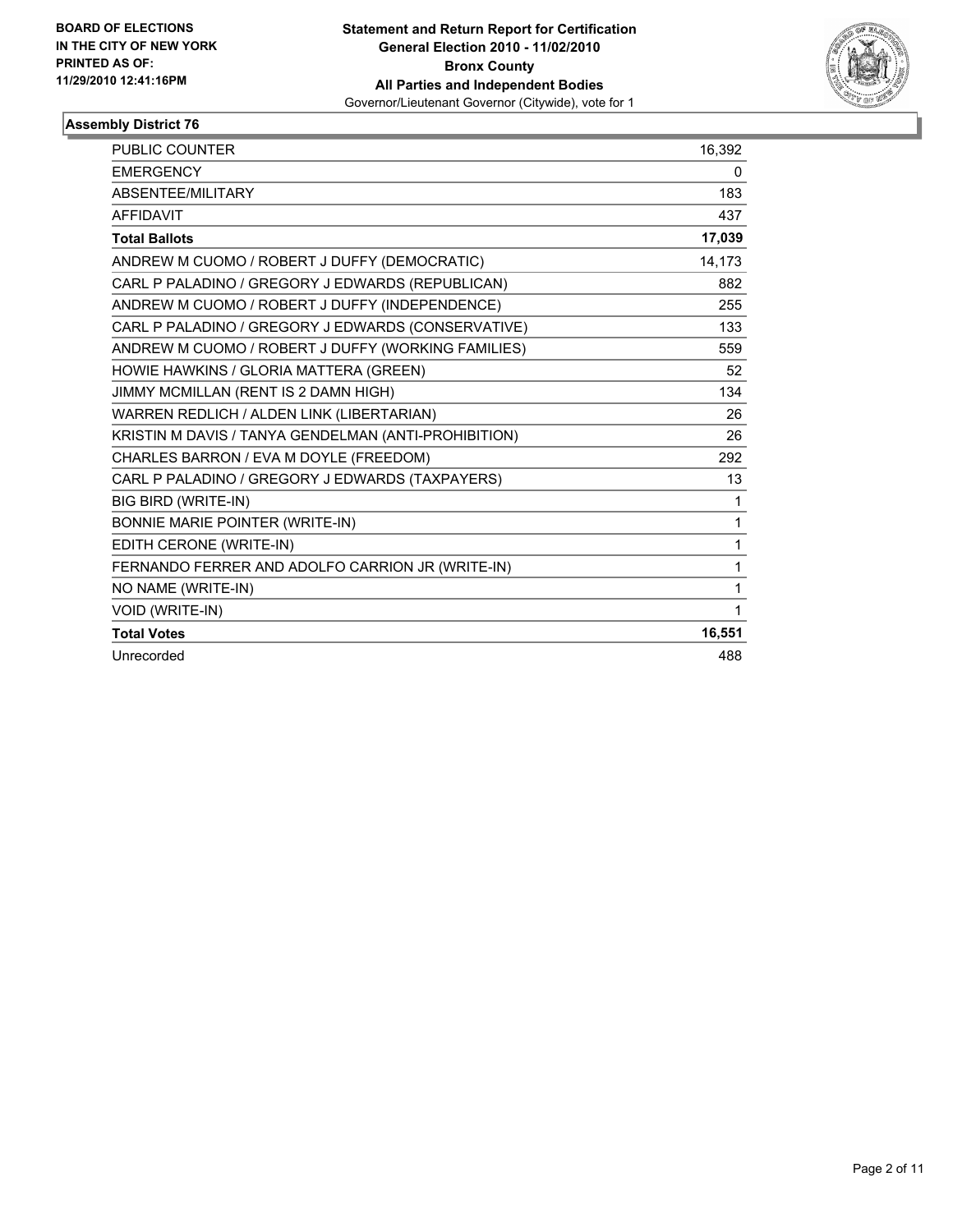

| <b>PUBLIC COUNTER</b>                                | 13,474         |
|------------------------------------------------------|----------------|
| <b>EMERGENCY</b>                                     | 0              |
| ABSENTEE/MILITARY                                    | 201            |
| <b>AFFIDAVIT</b>                                     | 395            |
| <b>Total Ballots</b>                                 | 14,103         |
| ANDREW M CUOMO / ROBERT J DUFFY (DEMOCRATIC)         | 12,192         |
| CARL P PALADINO / GREGORY J EDWARDS (REPUBLICAN)     | 371            |
| ANDREW M CUOMO / ROBERT J DUFFY (INDEPENDENCE)       | 148            |
| CARL P PALADINO / GREGORY J EDWARDS (CONSERVATIVE)   | 66             |
| ANDREW M CUOMO / ROBERT J DUFFY (WORKING FAMILIES)   | 440            |
| HOWIE HAWKINS / GLORIA MATTERA (GREEN)               | 35             |
| JIMMY MCMILLAN (RENT IS 2 DAMN HIGH)                 | 88             |
| WARREN REDLICH / ALDEN LINK (LIBERTARIAN)            | 9              |
| KRISTIN M DAVIS / TANYA GENDELMAN (ANTI-PROHIBITION) | 16             |
| CHARLES BARRON / EVA M DOYLE (FREEDOM)               | 249            |
| CARL P PALADINO / GREGORY J EDWARDS (TAXPAYERS)      | $\overline{2}$ |
| A (WRITE-IN)                                         | $\mathbf{1}$   |
| DAVID PATTERSON (WRITE-IN)                           | 1              |
| ETERNAL FATHER & LORD (WRITE-IN)                     | 1              |
| JOSE A BORGES & JOSE R BORGES (WRITE-IN)             | 1              |
| NO NAME (WRITE-IN)                                   | $\overline{2}$ |
| <b>Total Votes</b>                                   | 13,622         |
| Unrecorded                                           | 481            |
|                                                      |                |

| PUBLIC COUNTER                                       | 10,828         |
|------------------------------------------------------|----------------|
| <b>EMERGENCY</b>                                     | 0              |
| ABSENTEE/MILITARY                                    | 197            |
| <b>AFFIDAVIT</b>                                     | 311            |
| <b>Total Ballots</b>                                 | 11,390         |
| ANDREW M CUOMO / ROBERT J DUFFY (DEMOCRATIC)         | 9,136          |
| CARL P PALADINO / GREGORY J EDWARDS (REPUBLICAN)     | 683            |
| ANDREW M CUOMO / ROBERT J DUFFY (INDEPENDENCE)       | 191            |
| CARL P PALADINO / GREGORY J EDWARDS (CONSERVATIVE)   | 132            |
| ANDREW M CUOMO / ROBERT J DUFFY (WORKING FAMILIES)   | 515            |
| HOWIE HAWKINS / GLORIA MATTERA (GREEN)               | 51             |
| JIMMY MCMILLAN (RENT IS 2 DAMN HIGH)                 | 87             |
| WARREN REDLICH / ALDEN LINK (LIBERTARIAN)            | 21             |
| KRISTIN M DAVIS / TANYA GENDELMAN (ANTI-PROHIBITION) | 21             |
| CHARLES BARRON / EVA M DOYLE (FREEDOM)               | 143            |
| CARL P PALADINO / GREGORY J EDWARDS (TAXPAYERS)      | 9              |
| NO NAME (WRITE-IN)                                   | $\overline{2}$ |
| PATERSON (WRITE-IN)                                  | 1              |
| <b>Total Votes</b>                                   | 10,992         |
| Unrecorded                                           | 398            |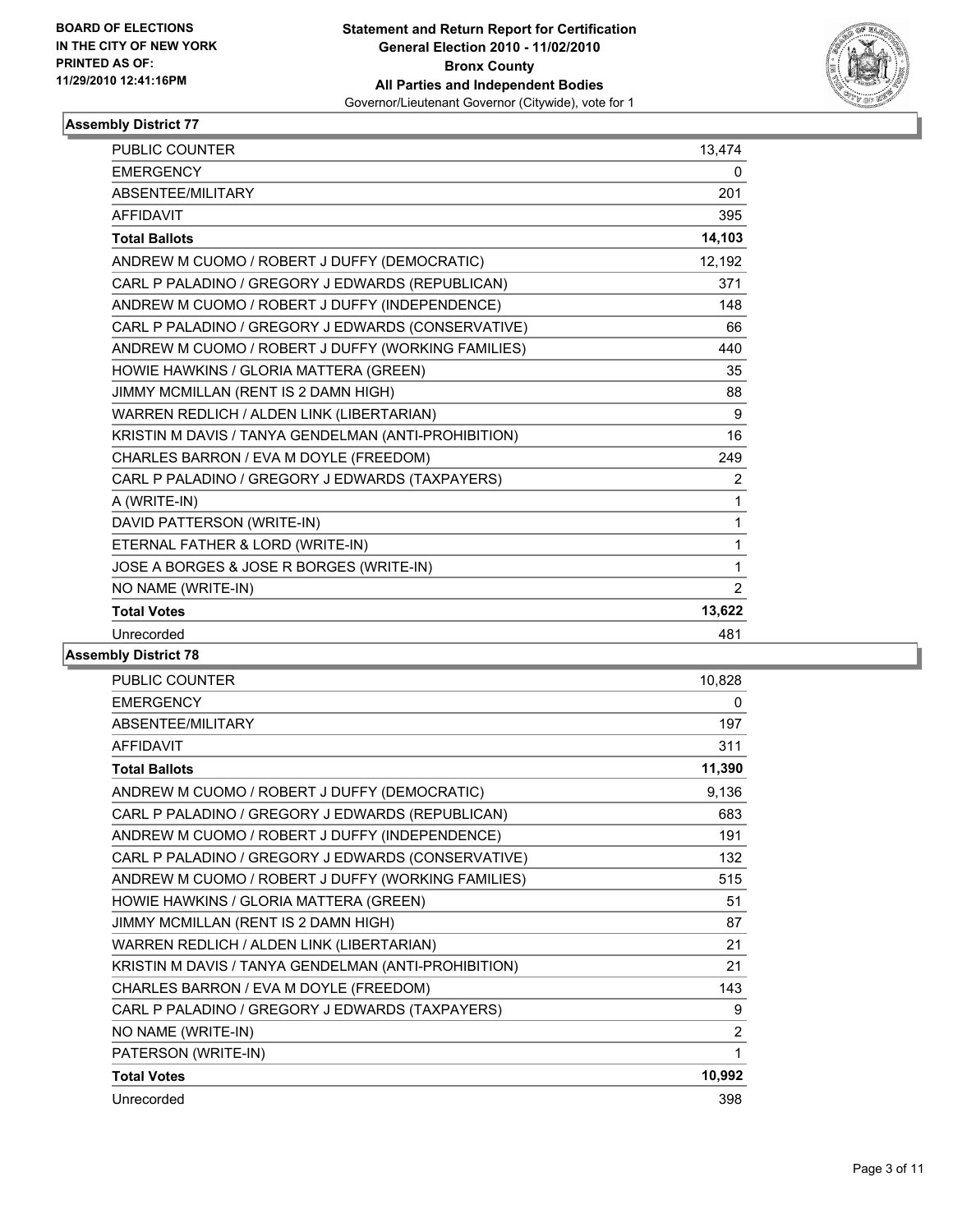

| <b>PUBLIC COUNTER</b>                                | 15,596 |
|------------------------------------------------------|--------|
| <b>EMERGENCY</b>                                     | 0      |
| ABSENTEE/MILITARY                                    | 216    |
| <b>AFFIDAVIT</b>                                     | 378    |
| <b>Total Ballots</b>                                 | 16,211 |
| ANDREW M CUOMO / ROBERT J DUFFY (DEMOCRATIC)         | 14,029 |
| CARL P PALADINO / GREGORY J EDWARDS (REPUBLICAN)     | 428    |
| ANDREW M CUOMO / ROBERT J DUFFY (INDEPENDENCE)       | 175    |
| CARL P PALADINO / GREGORY J EDWARDS (CONSERVATIVE)   | 72     |
| ANDREW M CUOMO / ROBERT J DUFFY (WORKING FAMILIES)   | 437    |
| HOWIE HAWKINS / GLORIA MATTERA (GREEN)               | 32     |
| JIMMY MCMILLAN (RENT IS 2 DAMN HIGH)                 | 104    |
| WARREN REDLICH / ALDEN LINK (LIBERTARIAN)            | 12     |
| KRISTIN M DAVIS / TANYA GENDELMAN (ANTI-PROHIBITION) | 13     |
| CHARLES BARRON / EVA M DOYLE (FREEDOM)               | 320    |
| CARL P PALADINO / GREGORY J EDWARDS (TAXPAYERS)      | 8      |
| CHRISMA WILLIAMS (WRITE-IN)                          | 1      |
| NO NAME (WRITE-IN)                                   | 3      |
| NUADA (WRITE-IN)                                     | 1      |
| <b>VOID BALLOT (WRITE-IN)</b>                        | 1      |
| <b>Total Votes</b>                                   | 15,636 |
| Unrecorded                                           | 575    |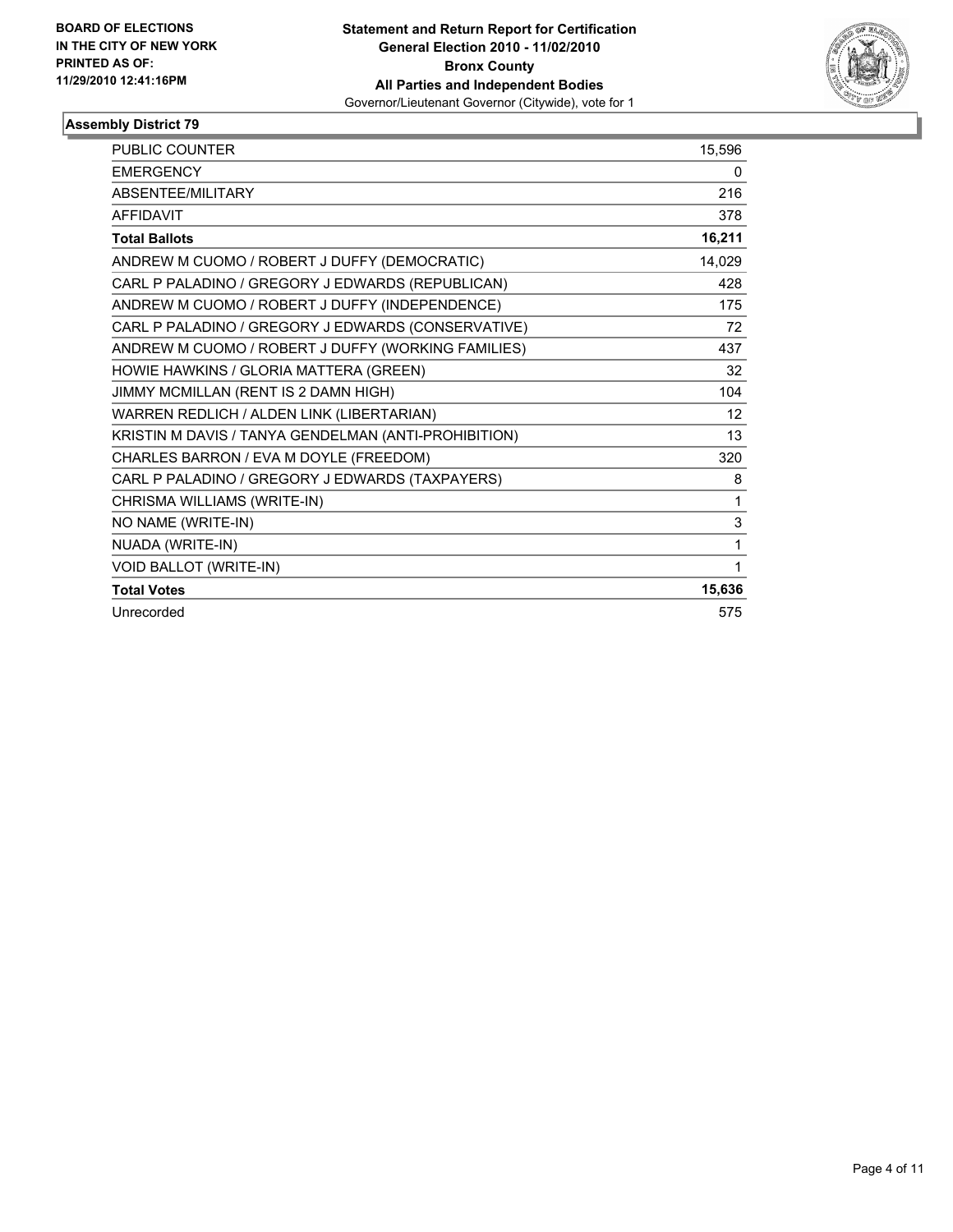

| PUBLIC COUNTER                                       | 16,176 |
|------------------------------------------------------|--------|
| <b>EMERGENCY</b>                                     | 0      |
| ABSENTEE/MILITARY                                    | 423    |
| <b>AFFIDAVIT</b>                                     | 361    |
| <b>Total Ballots</b>                                 | 17,037 |
| ANDREW M CUOMO / ROBERT J DUFFY (DEMOCRATIC)         | 11,935 |
| CARL P PALADINO / GREGORY J EDWARDS (REPUBLICAN)     | 2,462  |
| ANDREW M CUOMO / ROBERT J DUFFY (INDEPENDENCE)       | 375    |
| CARL P PALADINO / GREGORY J EDWARDS (CONSERVATIVE)   | 422    |
| ANDREW M CUOMO / ROBERT J DUFFY (WORKING FAMILIES)   | 730    |
| HOWIE HAWKINS / GLORIA MATTERA (GREEN)               | 125    |
| JIMMY MCMILLAN (RENT IS 2 DAMN HIGH)                 | 131    |
| WARREN REDLICH / ALDEN LINK (LIBERTARIAN)            | 59     |
| KRISTIN M DAVIS / TANYA GENDELMAN (ANTI-PROHIBITION) | 56     |
| CHARLES BARRON / EVA M DOYLE (FREEDOM)               | 179    |
| CARL P PALADINO / GREGORY J EDWARDS (TAXPAYERS)      | 18     |
| ANDREW M. CUOMO (WRITE-IN)                           | 1      |
| DAVID PATTERSON (WRITE-IN)                           | 1      |
| HOMER SIMPSON (WRITE-IN)                             | 1      |
| I AM GOVERNMENT RACHEL E BOSCHEY (WRITE-IN)          | 1      |
| JOHN DELGROSSO (WRITE-IN)                            | 1      |
| NONE OF THE ABOVE (WRITE-IN)                         | 1      |
| PATTERSON (WRITE-IN)                                 | 1      |
| RICK LAZIO (WRITE-IN)                                | 1      |
| ROBERT ADAMS (WRITE-IN)                              | 1      |
| <b>Total Votes</b>                                   | 16,501 |
| Unrecorded                                           | 536    |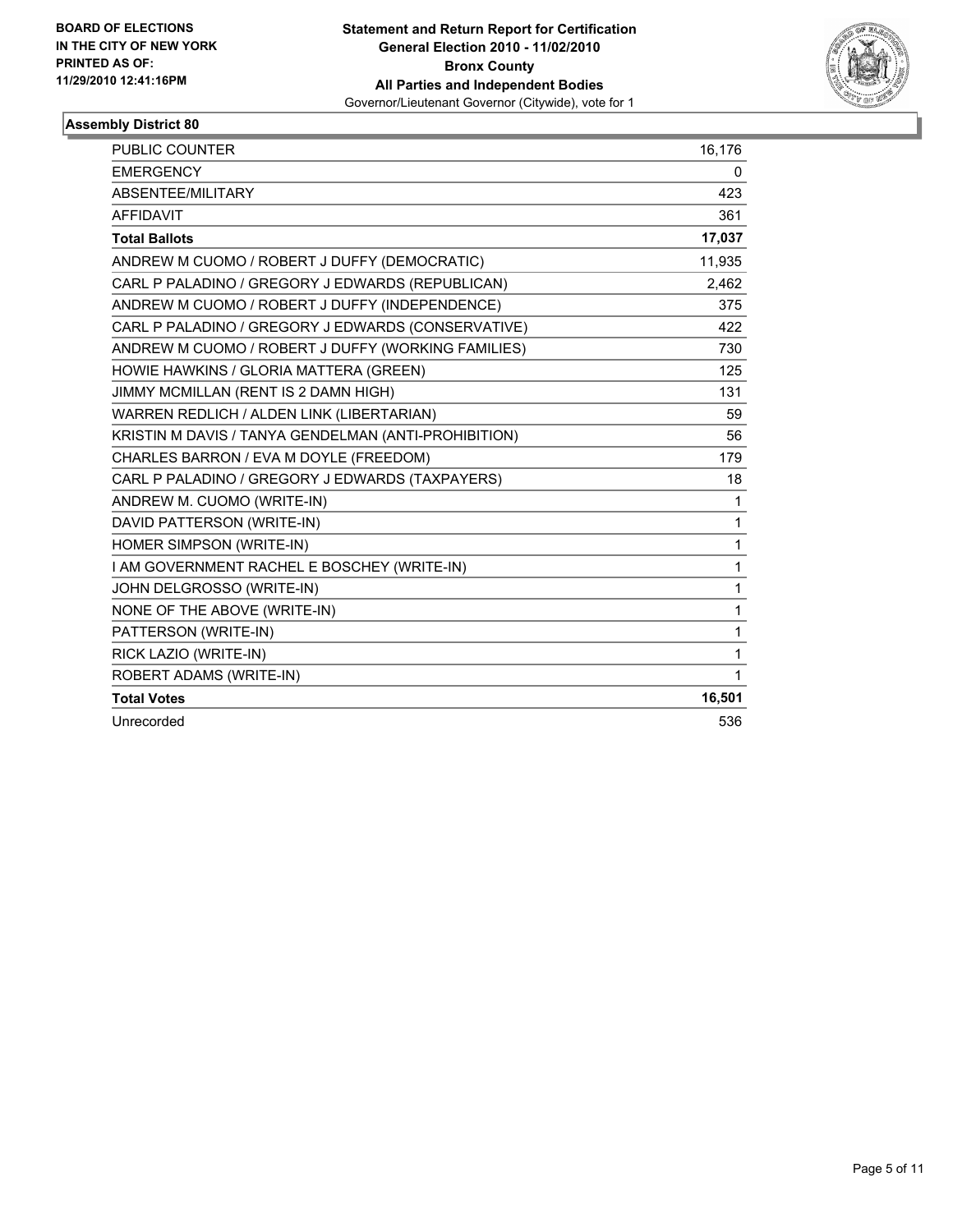

| PUBLIC COUNTER                                       | 21,958 |
|------------------------------------------------------|--------|
| <b>EMERGENCY</b>                                     | 0      |
| ABSENTEE/MILITARY                                    | 744    |
| <b>AFFIDAVIT</b>                                     | 410    |
| <b>Total Ballots</b>                                 | 23,309 |
| ANDREW M CUOMO / ROBERT J DUFFY (DEMOCRATIC)         | 16,168 |
| CARL P PALADINO / GREGORY J EDWARDS (REPUBLICAN)     | 3,065  |
| ANDREW M CUOMO / ROBERT J DUFFY (INDEPENDENCE)       | 596    |
| CARL P PALADINO / GREGORY J EDWARDS (CONSERVATIVE)   | 523    |
| ANDREW M CUOMO / ROBERT J DUFFY (WORKING FAMILIES)   | 1,244  |
| HOWIE HAWKINS / GLORIA MATTERA (GREEN)               | 180    |
| JIMMY MCMILLAN (RENT IS 2 DAMN HIGH)                 | 262    |
| WARREN REDLICH / ALDEN LINK (LIBERTARIAN)            | 121    |
| KRISTIN M DAVIS / TANYA GENDELMAN (ANTI-PROHIBITION) | 85     |
| CHARLES BARRON / EVA M DOYLE (FREEDOM)               | 179    |
| CARL P PALADINO / GREGORY J EDWARDS (TAXPAYERS)      | 26     |
| ALBA PENA (WRITE-IN)                                 | 1      |
| AUDREY ELIZABETH CLAIRE HIGGINS (WRITE-IN)           | 1      |
| <b>B BLANCO (WRITE-IN)</b>                           | 1      |
| <b>COURTNEY HIGGINS (WRITE-IN)</b>                   | 1      |
| JASON CORNELIO (WRITE-IN)                            | 1      |
| JON EDWARDS (WRITE-IN)                               | 1      |
| LIZ MORIN (WRITE-IN)                                 | 1      |
| NO NAME (WRITE-IN)                                   | 3      |
| <b>VOID (WRITE-IN)</b>                               | 1      |
| <b>Total Votes</b>                                   | 22,460 |
| Unrecorded                                           | 849    |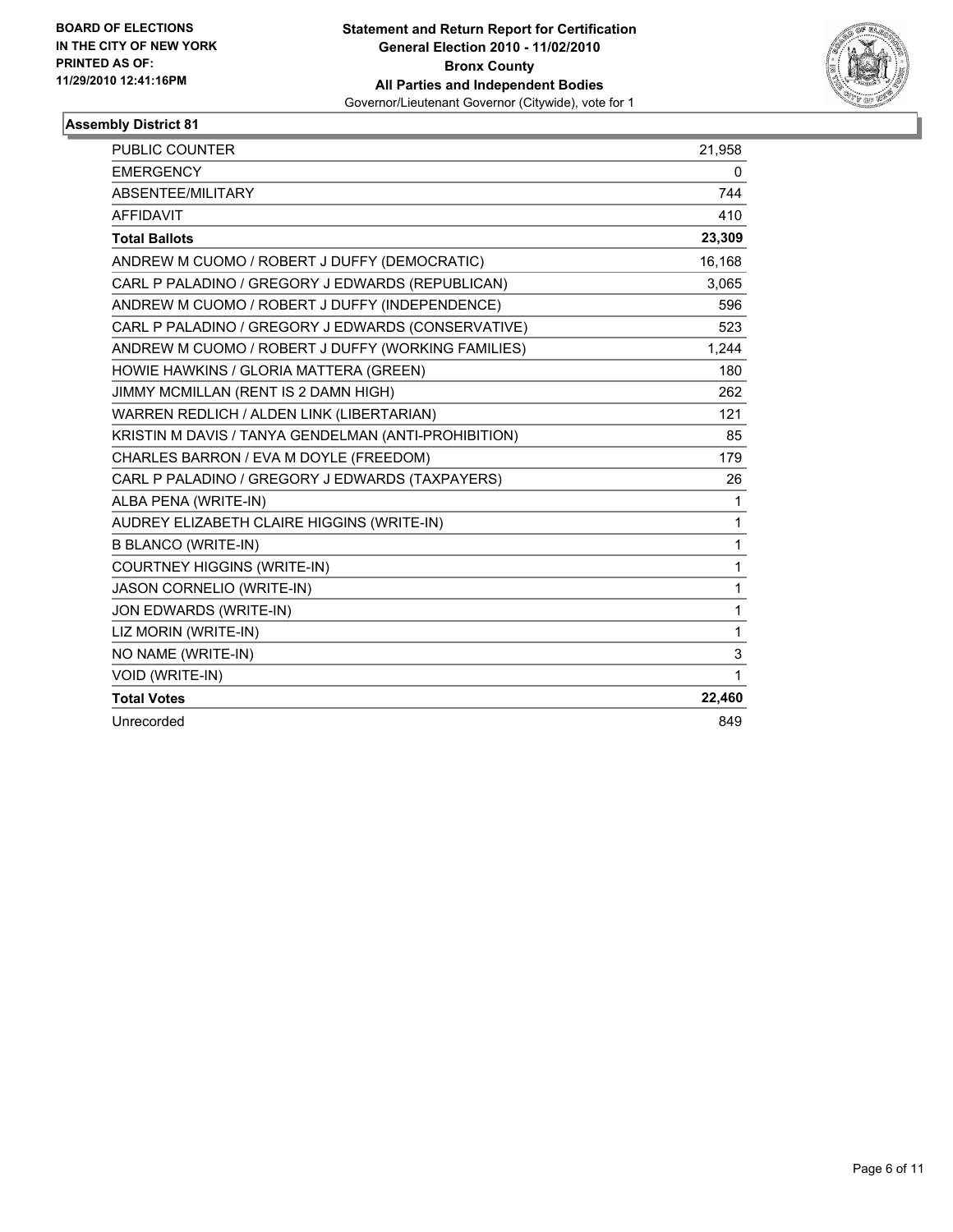

| <b>PUBLIC COUNTER</b>                                | 24,399         |
|------------------------------------------------------|----------------|
| <b>EMERGENCY</b>                                     | 0              |
| ABSENTEE/MILITARY                                    | 559            |
| <b>AFFIDAVIT</b>                                     | 360            |
| <b>Total Ballots</b>                                 | 25,389         |
| ANDREW M CUOMO / ROBERT J DUFFY (DEMOCRATIC)         | 17,389         |
| CARL P PALADINO / GREGORY J EDWARDS (REPUBLICAN)     | 3,756          |
| ANDREW M CUOMO / ROBERT J DUFFY (INDEPENDENCE)       | 615            |
| CARL P PALADINO / GREGORY J EDWARDS (CONSERVATIVE)   | 802            |
| ANDREW M CUOMO / ROBERT J DUFFY (WORKING FAMILIES)   | 1,220          |
| HOWIE HAWKINS / GLORIA MATTERA (GREEN)               | 146            |
| JIMMY MCMILLAN (RENT IS 2 DAMN HIGH)                 | 202            |
| WARREN REDLICH / ALDEN LINK (LIBERTARIAN)            | 104            |
| KRISTIN M DAVIS / TANYA GENDELMAN (ANTI-PROHIBITION) | 52             |
| CHARLES BARRON / EVA M DOYLE (FREEDOM)               | 428            |
| CARL P PALADINO / GREGORY J EDWARDS (TAXPAYERS)      | 31             |
| A (WRITE-IN)                                         | 1              |
| BOZO (WRITE-IN)                                      | 1              |
| CATHLEEN I MAYE (WRITE-IN)                           | 1              |
| <b>CURTIS SLIWA (WRITE-IN)</b>                       | 1              |
| DAVID PATTERSON (WRITE-IN)                           | 1              |
| ED HEREN (WRITE-IN)                                  | 1              |
| <b>GAY MARRIAGE (WRITE-IN)</b>                       | 1              |
| ISH PEE PEE (WRITE-IN)                               | $\mathbf{1}$   |
| JOHN DONELIN (WRITE-IN)                              | $\mathbf 1$    |
| NO NAME (WRITE-IN)                                   | $\overline{2}$ |
| RICK LAZIO (WRITE-IN)                                | 3              |
| VOID (WRITE-IN)                                      | 3              |
| <b>Total Votes</b>                                   | 24,762         |
| Unrecorded                                           | 627            |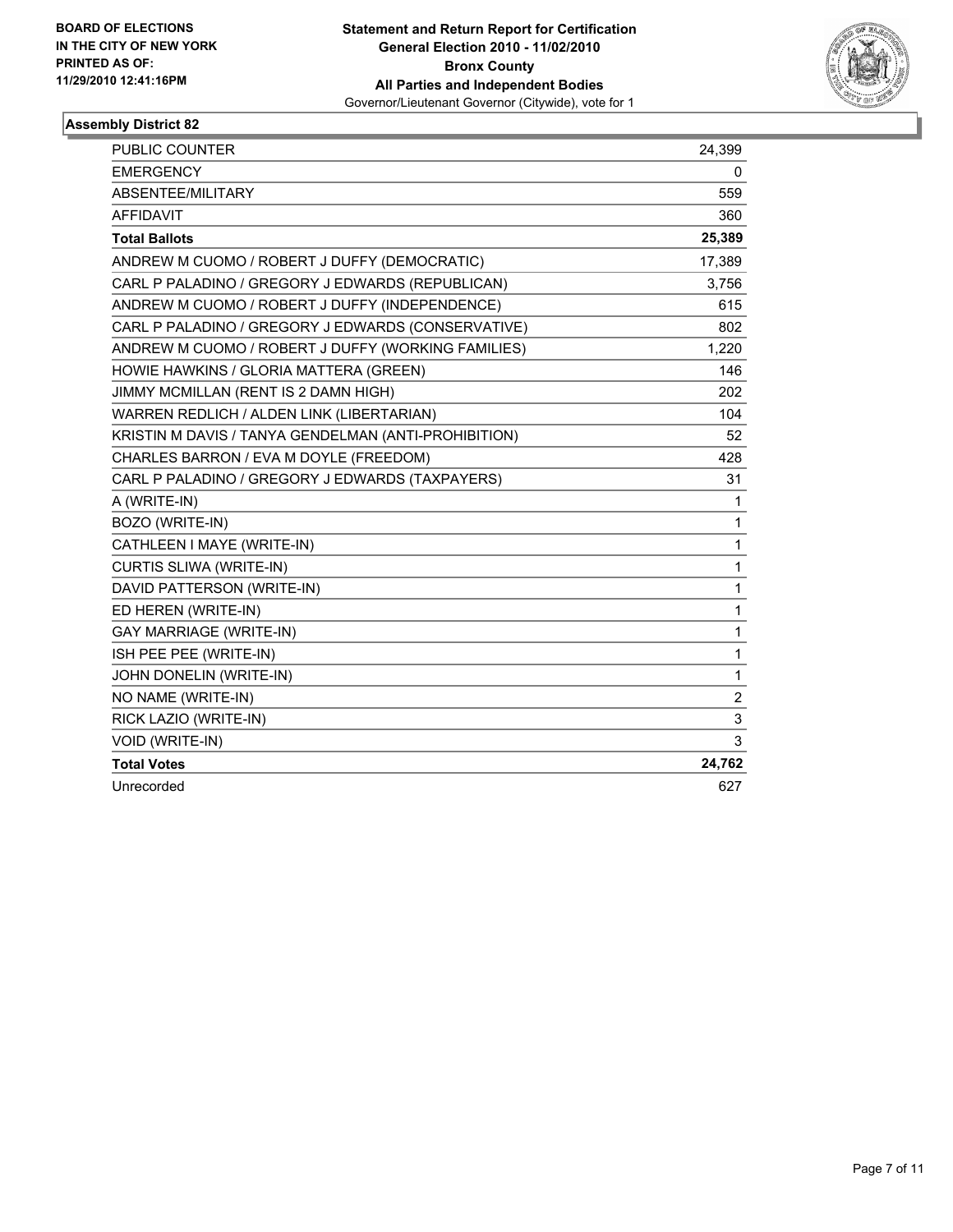

| <b>PUBLIC COUNTER</b>                                | 18,367 |
|------------------------------------------------------|--------|
| <b>EMERGENCY</b>                                     | 0      |
| ABSENTEE/MILITARY                                    | 333    |
| <b>AFFIDAVIT</b>                                     | 428    |
| <b>Total Ballots</b>                                 | 19,167 |
| ANDREW M CUOMO / ROBERT J DUFFY (DEMOCRATIC)         | 16,564 |
| CARL P PALADINO / GREGORY J EDWARDS (REPUBLICAN)     | 471    |
| ANDREW M CUOMO / ROBERT J DUFFY (INDEPENDENCE)       | 225    |
| CARL P PALADINO / GREGORY J EDWARDS (CONSERVATIVE)   | 95     |
| ANDREW M CUOMO / ROBERT J DUFFY (WORKING FAMILIES)   | 710    |
| HOWIE HAWKINS / GLORIA MATTERA (GREEN)               | 27     |
| JIMMY MCMILLAN (RENT IS 2 DAMN HIGH)                 | 122    |
| WARREN REDLICH / ALDEN LINK (LIBERTARIAN)            | 17     |
| KRISTIN M DAVIS / TANYA GENDELMAN (ANTI-PROHIBITION) | 10     |
| CHARLES BARRON / EVA M DOYLE (FREEDOM)               | 423    |
| CARL P PALADINO / GREGORY J EDWARDS (TAXPAYERS)      | 6      |
| <b>Total Votes</b>                                   | 18,670 |
| Unrecorded                                           | 497    |

| PUBLIC COUNTER                                       | 13,390 |
|------------------------------------------------------|--------|
| <b>EMERGENCY</b>                                     | 0      |
| ABSENTEE/MILITARY                                    | 105    |
| <b>AFFIDAVIT</b>                                     | 297    |
| <b>Total Ballots</b>                                 | 13,818 |
| ANDREW M CUOMO / ROBERT J DUFFY (DEMOCRATIC)         | 11,772 |
| CARL P PALADINO / GREGORY J EDWARDS (REPUBLICAN)     | 478    |
| ANDREW M CUOMO / ROBERT J DUFFY (INDEPENDENCE)       | 157    |
| CARL P PALADINO / GREGORY J EDWARDS (CONSERVATIVE)   | 76     |
| ANDREW M CUOMO / ROBERT J DUFFY (WORKING FAMILIES)   | 311    |
| HOWIE HAWKINS / GLORIA MATTERA (GREEN)               | 35     |
| JIMMY MCMILLAN (RENT IS 2 DAMN HIGH)                 | 103    |
| WARREN REDLICH / ALDEN LINK (LIBERTARIAN)            | 18     |
| KRISTIN M DAVIS / TANYA GENDELMAN (ANTI-PROHIBITION) | 16     |
| CHARLES BARRON / EVA M DOYLE (FREEDOM)               | 160    |
| CARL P PALADINO / GREGORY J EDWARDS (TAXPAYERS)      | 7      |
| DAVID PATTERSON (WRITE-IN)                           | 1      |
| NO NAME (WRITE-IN)                                   | 2      |
| RALF NADER (WRITE-IN)                                | 1      |
| <b>Total Votes</b>                                   | 13,137 |
| Unrecorded                                           | 681    |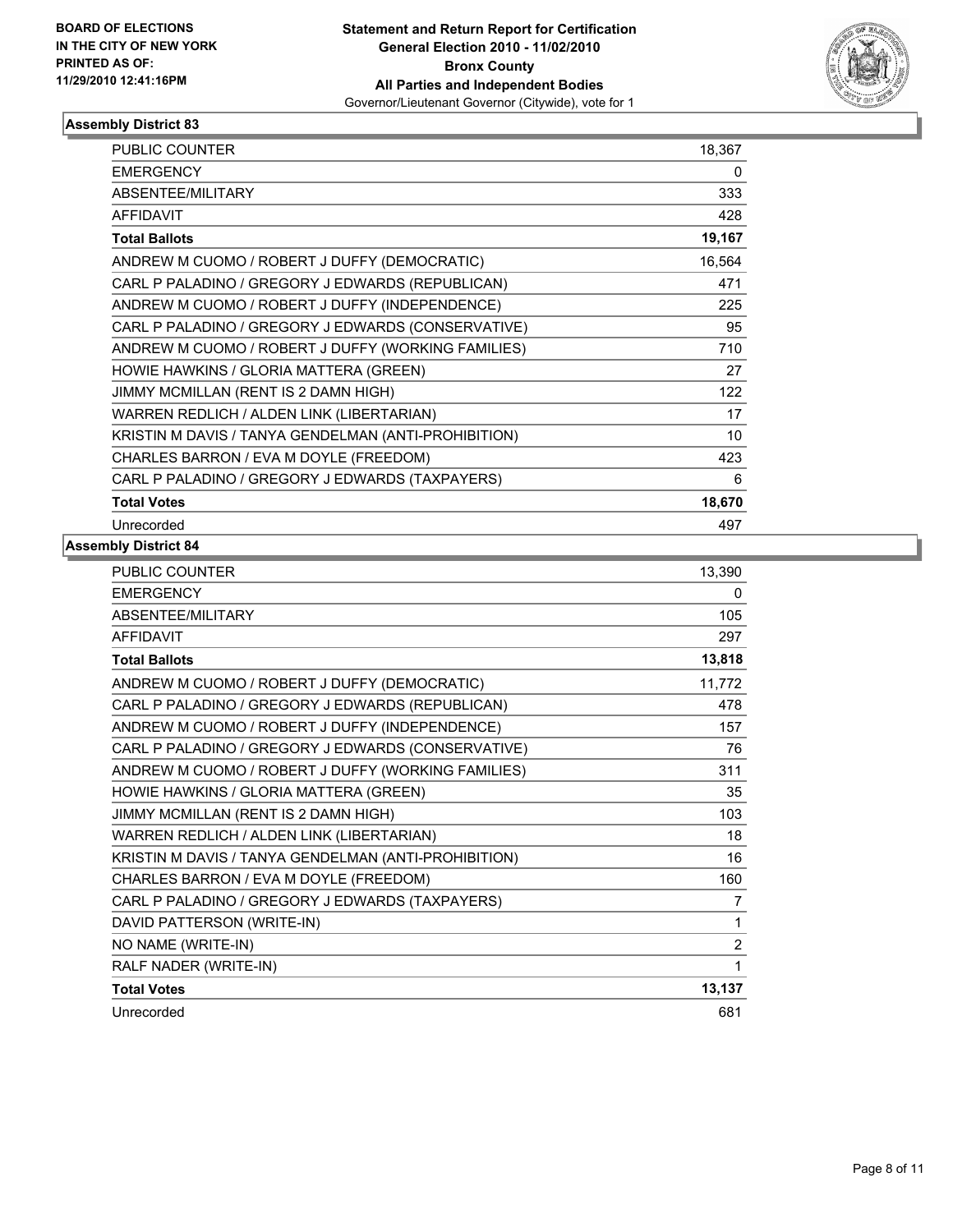

| <b>PUBLIC COUNTER</b>                                | 13,355         |
|------------------------------------------------------|----------------|
| <b>EMERGENCY</b>                                     | 0              |
| ABSENTEE/MILITARY                                    | 137            |
| <b>AFFIDAVIT</b>                                     | 308            |
| <b>Total Ballots</b>                                 | 13,820         |
| ANDREW M CUOMO / ROBERT J DUFFY (DEMOCRATIC)         | 11,834         |
| CARL P PALADINO / GREGORY J EDWARDS (REPUBLICAN)     | 468            |
| ANDREW M CUOMO / ROBERT J DUFFY (INDEPENDENCE)       | 176            |
| CARL P PALADINO / GREGORY J EDWARDS (CONSERVATIVE)   | 74             |
| ANDREW M CUOMO / ROBERT J DUFFY (WORKING FAMILIES)   | 389            |
| HOWIE HAWKINS / GLORIA MATTERA (GREEN)               | 32             |
| JIMMY MCMILLAN (RENT IS 2 DAMN HIGH)                 | 99             |
| WARREN REDLICH / ALDEN LINK (LIBERTARIAN)            | $\overline{7}$ |
| KRISTIN M DAVIS / TANYA GENDELMAN (ANTI-PROHIBITION) | 14             |
| CHARLES BARRON / EVA M DOYLE (FREEDOM)               | 225            |
| CARL P PALADINO / GREGORY J EDWARDS (TAXPAYERS)      | 4              |
| DAN FEIN HARRY D'AGOSTINO (WRITE-IN)                 | $\overline{2}$ |
| DANIEL FEIN AND HARRY D'AGOSTINO (WRITE-IN)          | 1              |
| MARZETTA HARRIS (WRITE-IN)                           | 1              |
| <b>Total Votes</b>                                   | 13,326         |
| Unrecorded                                           | 494            |

| <b>PUBLIC COUNTER</b>                                | 10,519         |
|------------------------------------------------------|----------------|
| <b>EMERGENCY</b>                                     | 0              |
| ABSENTEE/MILITARY                                    | 106            |
| <b>AFFIDAVIT</b>                                     | 420            |
| <b>Total Ballots</b>                                 | 11,073         |
| ANDREW M CUOMO / ROBERT J DUFFY (DEMOCRATIC)         | 8,652          |
| CARL P PALADINO / GREGORY J EDWARDS (REPUBLICAN)     | 371            |
| ANDREW M CUOMO / ROBERT J DUFFY (INDEPENDENCE)       | 148            |
| CARL P PALADINO / GREGORY J EDWARDS (CONSERVATIVE)   | 75             |
| ANDREW M CUOMO / ROBERT J DUFFY (WORKING FAMILIES)   | 1,040          |
| HOWIE HAWKINS / GLORIA MATTERA (GREEN)               | 21             |
| JIMMY MCMILLAN (RENT IS 2 DAMN HIGH)                 | 70             |
| WARREN REDLICH / ALDEN LINK (LIBERTARIAN)            | 10             |
| KRISTIN M DAVIS / TANYA GENDELMAN (ANTI-PROHIBITION) | $\overline{7}$ |
| CHARLES BARRON / EVA M DOYLE (FREEDOM)               | 143            |
| CARL P PALADINO / GREGORY J EDWARDS (TAXPAYERS)      | 3              |
| MICHAEL BLOOMBERG (WRITE-IN)                         | 1              |
| NO NAME (WRITE-IN)                                   | 1              |
| VOID (WRITE-IN)                                      | 1              |
| <b>Total Votes</b>                                   | 10,543         |
| Unrecorded                                           | 530            |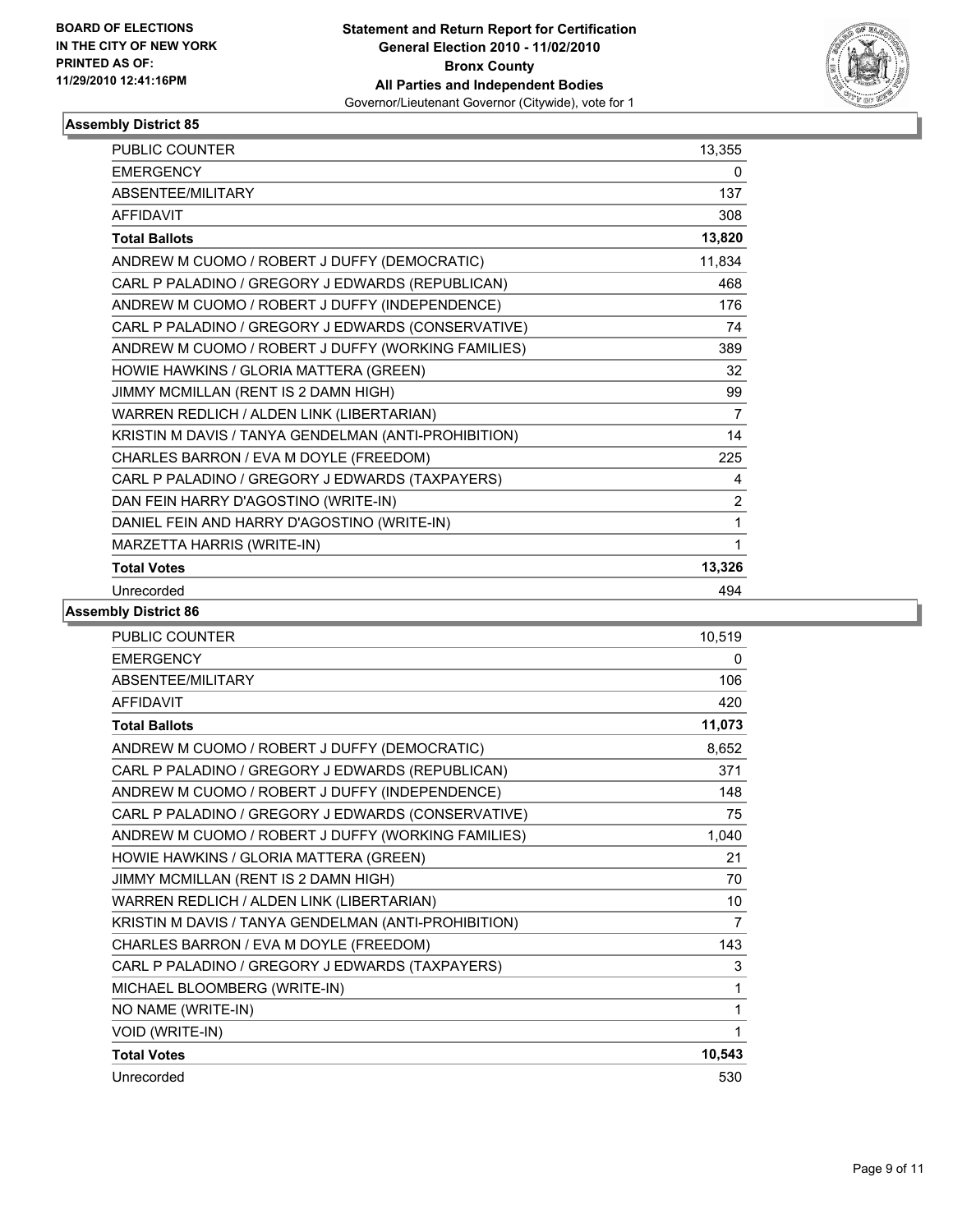

#### **Total for Governor/Lieutenant Governor (Citywide) - Bronx County**

| PUBLIC COUNTER                                       | 174,454      |
|------------------------------------------------------|--------------|
| <b>EMERGENCY</b>                                     | 0            |
| ABSENTEE/MILITARY                                    | 3,204        |
| <b>AFFIDAVIT</b>                                     | 4,105        |
| <b>Total Ballots</b>                                 | 182,356      |
| ANDREW M CUOMO / ROBERT J DUFFY (DEMOCRATIC)         | 143,844      |
| CARL P PALADINO / GREGORY J EDWARDS (REPUBLICAN)     | 13,435       |
| ANDREW M CUOMO / ROBERT J DUFFY (INDEPENDENCE)       | 3,061        |
| CARL P PALADINO / GREGORY J EDWARDS (CONSERVATIVE)   | 2,470        |
| ANDREW M CUOMO / ROBERT J DUFFY (WORKING FAMILIES)   | 7,595        |
| HOWIE HAWKINS / GLORIA MATTERA (GREEN)               | 736          |
| JIMMY MCMILLAN (RENT IS 2 DAMN HIGH)                 | 1,402        |
| WARREN REDLICH / ALDEN LINK (LIBERTARIAN)            | 404          |
| KRISTIN M DAVIS / TANYA GENDELMAN (ANTI-PROHIBITION) | 316          |
| CHARLES BARRON / EVA M DOYLE (FREEDOM)               | 2,741        |
| CARL P PALADINO / GREGORY J EDWARDS (TAXPAYERS)      | 127          |
| A (WRITE-IN)                                         | 2            |
| ALBA PENA (WRITE-IN)                                 | 1            |
| ANDREW M. CUOMO (WRITE-IN)                           | 1            |
| AUDREY ELIZABETH CLAIRE HIGGINS (WRITE-IN)           | 1            |
| <b>B BLANCO (WRITE-IN)</b>                           | $\mathbf{1}$ |
| BIG BIRD (WRITE-IN)                                  | 1            |
| BONNIE MARIE POINTER (WRITE-IN)                      | 1            |
| BOZO (WRITE-IN)                                      | 1            |
| CATHLEEN I MAYE (WRITE-IN)                           | 1            |
| CHRISMA WILLIAMS (WRITE-IN)                          | 1            |
| COURTNEY HIGGINS (WRITE-IN)                          | $\mathbf{1}$ |
| CURTIS SLIWA (WRITE-IN)                              | 1            |
| DAN FEIN HARRY D'AGOSTINO (WRITE-IN)                 | 2            |
| DANIEL FEIN AND HARRY D'AGOSTINO (WRITE-IN)          | 1            |
| DAVID PATTERSON (WRITE-IN)                           | 4            |
| ED HEREN (WRITE-IN)                                  | $\mathbf{1}$ |
| EDITH CERONE (WRITE-IN)                              | 1            |
| ETERNAL FATHER & LORD (WRITE-IN)                     | 1            |
| FERNANDO FERRER AND ADOLFO CARRION JR (WRITE-IN)     | 1            |
| <b>GAY MARRIAGE (WRITE-IN)</b>                       | 1            |
| HOMER SIMPSON (WRITE-IN)                             | 1            |
| I AM GOVERNMENT RACHEL E BOSCHEY (WRITE-IN)          | 1            |
| ISH PEE PEE (WRITE-IN)                               | 1            |
| JASON CORNELIO (WRITE-IN)                            | 1            |
| JOHN DELGROSSO (WRITE-IN)                            | 1            |
| JOHN DONELIN (WRITE-IN)                              | 1            |
| JON EDWARDS (WRITE-IN)                               | 1            |
| JOSE A BORGES & JOSE R BORGES (WRITE-IN)             | 1            |
| LIZ MORIN (WRITE-IN)                                 | 1            |
| MARZETTA HARRIS (WRITE-IN)                           | 1            |